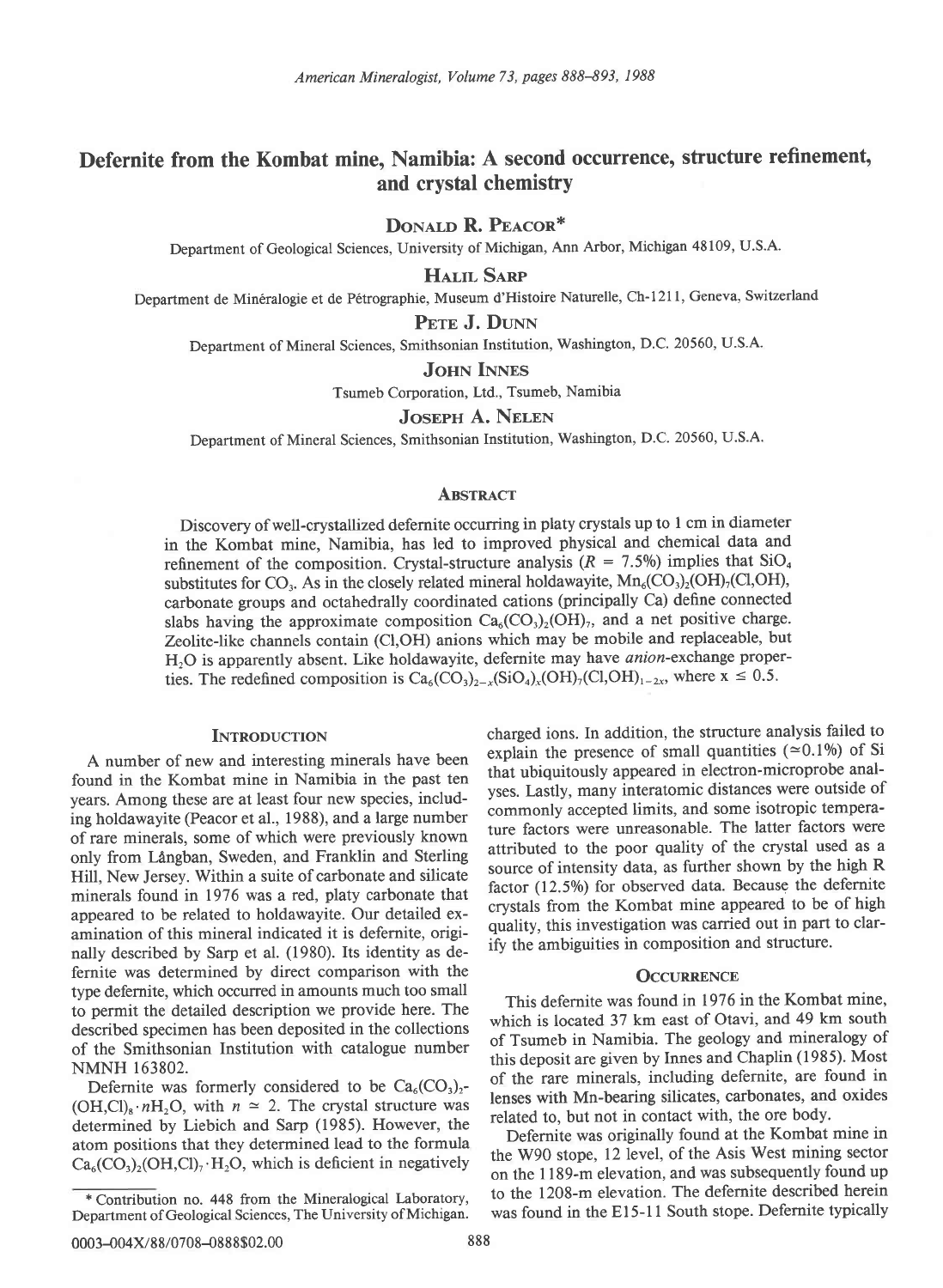occurs there as idiomorphic "porphyroblastic" laths, distributed through a body of massive, unbanded, granular hausmannite. The ore usually has a decussate texture, and, less frequently, a well-developed tectonic lineation is defined by alignment of the defernite crystal laths. The described specimen (NMNH no. 163802) consists of l-cm laths of abundant defernite arranged randomly in a matrix of fine- to medium-grained hausmannite. Subhedral grains of brucite fill spaces between, or partially include, hausmannite and hillebrandite. The textures are compatible with equilibrium relations. Small amounts of crednerite are found within the hausmannite. Native copper in a coarse threadlike form, is a ubiquitous associate, with ore grades ranging up to 8% Cu. Granular barite, calcite, and etched crystals of vesuvianite are also common associates. Crednerite, jacobsite, and hematite are less commonly associated. Small grains of cassiterite were found only in separates obtained using heavy liquids. The native copper occasionally forms thin films along multiple cleavage planes in defernite, and appears to have replaced it in part. Rarely, late-stage veins of calcite were observed intergrown with defernite and arborescent growths of native copper.

The defernite-bearing hausmannite ore forms a zone varying from 2 to 4 m in thickness toward the base of a mineralogically layered sequence of manganese ores. It occurs immediately above glaucochroite- and harkeritebearing zones. Within the defernite zone, defernite typically occupies 10 to 40 vol% of the ore, and it is estimated that ca. 2000 metric tons of defernite-bearing hausmannite ore have been stoped out during mining operations in the W90 stope. Defernite has not been noted in any of the other five manganese ore lenses exposed during mining or in exploration drill holes. Freshly blasted hausmannite-defernite-copper ore is quite spectacular. On exposure, the cleavage surfaces of defernite laths develop a whitish patina.

# PHYSICAL AND OPTICAL PROPERTIES

Defernite from the Kombat mine is deep red, varying to rose-brown. It is transparent, occurs in anhedral orthorhombic crystals of platy habit,  $2 \times 0.5$  cm in cross section, flattened on {010}. The streak is pink and the luster is vitreous. The cleavage is perfect {010} and distinct {100}; the fracture is conchoidal to splintery. The density, measured using heavy-liquid techniques, is 2.34  $g/cm<sup>3</sup>$ , compared with the calculated value of 2.31 g/cm<sup>3</sup>. Defernite dissolves in l:l HCI with effervescence. Optically, this defernite is biaxial negative, with  $2V_x = 38(2)$ °, 36.2° (calc.) and indices of refraction  $\alpha = 1.544$ ,  $\beta = 1.580$ ,  $\gamma$  = 1.584 (all  $\pm$  0.002). Dispersion is weak,  $r > v$ ; the optical orientation is  $X = c$ ,  $Y = b$ , and  $Z = a$ . Pleochroism is strong in thick section:  $X =$  ochre-brown,  $Y =$ brownish-orange to ochre-brown,  $Z =$  colorless to yellow.

## CHEMICAL ANALYSIS

Defernite from the Kombat mine was chemically analyzed using the following techniques. Ca and Si were de-

termined by atomic absorption (AA) on 50 mg of carefully purified sample.  $CO<sub>2</sub>$  was determined using a Heraeus CHN analyzer, with rapid combustion of a 20-mg sample. Two separate determinations gave the values 15.91 and  $16.75\%$  (mean equals  $16.33\%$ ). The water content determined by the Penfield method is 11.47%. Combined weight loss of  $H<sub>2</sub>O$  and  $CO<sub>2</sub>$ , measured thermogravimetrically with a Mettler TAI instrument on a 11.44-mg sample, was approximately 27%. This result is in good agreement with the sum of 27.8% for the separate  $CO<sub>2</sub>$ and  $H<sub>2</sub>O$  determinations. The absence of molecular  $H<sub>2</sub>O$ was confirmed by infrared spectra in the range of 200-  $400 \text{ cm}^{-1}$  as obtained on a pellet of 2 mg of sample mixed with 300 mg KBr. Mn, Mg, Fe, Si, and Cl were determined by electron microprobe using many measurements over a broad area of one specimen. In addition, the Ca content as determined by AA was verified. Hornblende was used as a standard. The SiO, content was determined to be 3.6%, with virtually no variation in its concentration over all measurements. This further implies that Si is present in solid solution in defernite.

The resultant analysis, utilizing the preferred values from the data described above, is CaO  $65.0$   $(64-66%)$ , MnO 1.2, SiO<sub>2</sub> 3.6, MgO 0.1, FeO 0.1, CO<sub>2</sub> 16.3, H<sub>2</sub>O 11.47, Cl 3.5, less  $O = Cl$  0.8, sum = 100.5 wt%. Because the structure analysis by Liebich and Sarp (1985) indicated that there are 24 octahedrally coordinated cations per unit cell, these data were normalized to 24(Ca  $+$  Mn  $+$  Mg  $+$  Fe) giving rise to the formula  $(Ca_{23.59}Mn_{0.35}Mg_{0.04}Fe_{0.02})_{224}C_{7,53}Si_{1.22}H_{25.94}Cl_{2.02}O_{53.46}$ . This formula is in agreement with the ideal formula  $Ca<sub>6</sub>(CO<sub>3</sub>)(OH,Cl)<sub>8</sub>·nH<sub>2</sub>O$  as determined by Sarp et al. (1980), except that no molecular water is present and Si is implied to occur in solid solution. Because the details of the formula are dependent on the detailed crystal structure, and the latter is in part ill-defined, the final formula is discussed following description of the structure refinement.

## CRYSTAL-STRUCTURE REFINEMENT

Single-crystal precession and Weissenberg studies showed that defernite from the Kombat mine is orthorhombic with space group Pna2, or Pnam, in agreement with the results of Sarp et al. (1980) for type defernite. Because Liebich and Sarp (1985) determined the crystal structure using space group Pnam, this space group was initially chosen; as shown below, refinement of the structure verified that this space group is correct. Unit-cell parameters were determined by least-squares refinement of powder X-ray diffraction data to be  $a = 17.82(2)$ ,  $b =$ 22.76(2),  $c = 3.629(4)$  Å,  $V = 1471.9$  Å<sup>3</sup>. The powder data are listed in Table 1 and were obtained using  $CuK\alpha$ radiation and a Guinier-Hagg camera.

Intensity data were measured using a  $c$ -axis-oriented cleavage fragment measuring approximately  $0.27 \times 0.17$ x 0.28 mm, mounted on a Supper Weissenberg-geometrey diffractometer. The intensities of 1879 reflections with  $\sin \theta \le 0.46$  corresponding to one asymmetric unit were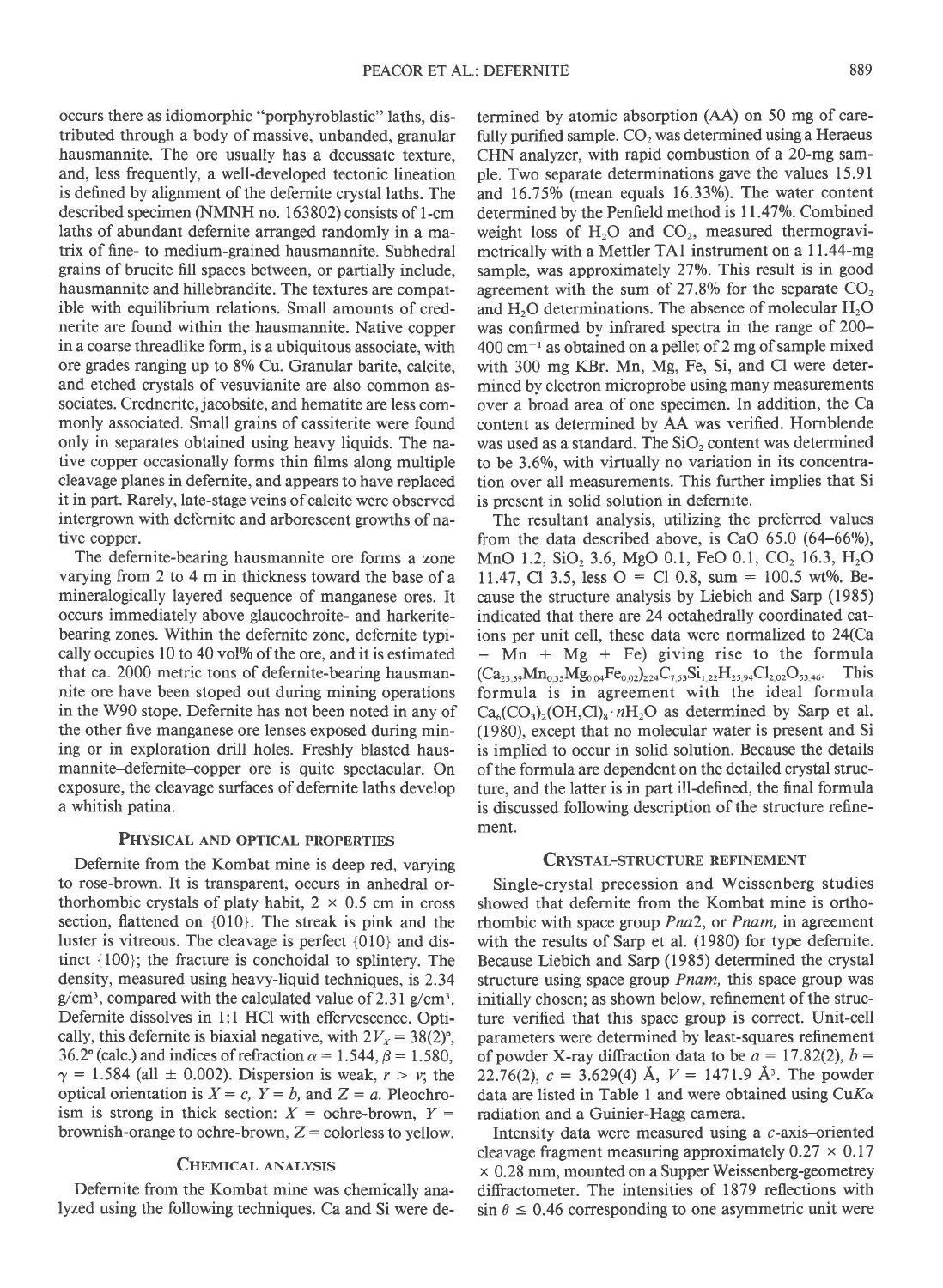TABLE 1. Powder X-ray diffraction data for defernite from the Kombat mine

| hkl                        | $d_{\text{calc}}$ | $d_{\rm obs}$ | $I_{\rm virial}$ | hkl    | $d_{\rm calc}$ | $d_{\rm obs}$ | $I_{\rm virial}$ |
|----------------------------|-------------------|---------------|------------------|--------|----------------|---------------|------------------|
| 020                        | 11.378            | 11.38         | 100              | 710    | 2.529          |               |                  |
| 210                        | 8.295             | 8.32          | 90               | 511    | 2.527          |               | 5                |
| 040                        | 5.689             | 5.681         | 30               | 441    | 2.522          | 2.525         |                  |
| 320                        | 5.265             | 5.260         | $<$ 5            | 261    | 2.515          |               |                  |
| 240                        | 4.795             | 4.801         | $<$ 5            | 720    | 2.484          |               |                  |
| 400                        | 4.454             | 4.442         | $<$ 5            | 521    | 2.481          | 2.477         | 5                |
| 420                        | 4.148             | 4.143         | 20               | 570    | 2.402          | 2.405         | 10               |
| 250                        | 4.053             | 4.047         | 15               | 451    | 2.393          | 2.392         | $<$ 5            |
| 060                        | 3.793             | 3.784         | $<$ 5            | 740    | 2.323          |               |                  |
| 510                        | 3.520             |               |                  | 541    | 2.321          | 2.316         | 5                |
| 111                        | 3.513             | 3.514         | $<$ 5            | 371    | 2.242          | 2.327         | 5                |
| 440                        | 3.507             |               |                  | 181    | 2.221          |               |                  |
| 260                        | 3.490             | 3.491         | 5                | 551    | 2.220          | 2.216         | 10               |
| 201                        | 3.361             | 3.364         | 20               | 810    | 2.216          |               |                  |
|                            |                   |               |                  |        |                |               |                  |
| 530                        | 3.225             |               |                  | 281    | 2.171          | 2.169         | $<$ 5            |
| 221                        | 3.223             | 3.227         | 15               | 840    | 2.074          |               |                  |
| 131                        | 3.220             |               |                  | 590    | 2.062          | 2.069         | 10               |
| 231                        | 3.073             | 3.065         | 35               | 191    | 2.061          |               |                  |
| 311                        | 3.068             |               |                  | 1.11.0 | 2.055          | 2.054         | $<$ 5            |
| 270                        | 3.054             | 3.048         | 20               | 680    | 2.054          |               |                  |
| 540                        | 3.020             | 3.013         | 10               | 721    | 2.050          | 2.046         | $<$ 5            |
| 141                        | 3.015             |               |                  | 770    | 2.004          |               |                  |
| 321                        | 2.988             | 2.985         | 40               | 571    | 2.003          | 2.003         |                  |
| 610                        | 2.944             | 2.930         | 5                | 850    |                |               | 5                |
| 241                        | 2.893             | 2,893         | 40               | 481    | 2.000          |               |                  |
| 620                        | 2.873             | 2.872         | $<$ 5            | 741    | 1.957          |               | 25               |
| 331                        | 2.867             |               |                  | 3.11.0 | 1.954          | 1.950         |                  |
| 080                        | 2.845             | 2.837         | 5                | 920    | 1.950          |               |                  |
| 051                        | 2.837             |               |                  | 690    | 1.925          | 1.921         | 5                |
| 411                        | 2.792             | 2.787         | 20               | 860    | 1.920          |               |                  |
| 630                        | 2.765             | 2.754         | 25               | 0.12.0 | 1.896          |               |                  |
| 341                        | 2.720             |               |                  | 581    |                |               |                  |
| 280                        | 2.710             | 2.716         | $<$ 5            | 751    | 1.895          | 1.889         | 30               |
| 251                        | 2.703             |               |                  | 811    | 1.892          |               |                  |
| 431                        | 2.638             |               |                  | 1.12.0 | 1,886          |               |                  |
| 640                        | 2.632             | 2.634         | $<$ 5            | 2.10.1 | 1.884          |               |                  |
| 470                        | 2.626             |               |                  | 3.10.1 | 1.834          | 1.828         | 5                |
| 560                        | 2.597             |               |                  | 761    | 1.826          |               |                  |
| 161                        | 2.594             | 2.590         | $<$ 5            | 950    |                |               |                  |
| 380                        | 2.566             |               |                  | 002    | 1.815          |               |                  |
| 351                        | 2.560             | 2.559         | $<$ 5            | 3.12.0 | 1.807          | 1.814         | 30               |
|                            |                   |               |                  | 6.10.0 | 1.806          |               |                  |
|                            |                   |               |                  |        |                |               |                  |
| + twenty weak diffractions |                   |               |                  |        |                |               |                  |
|                            |                   |               |                  |        |                |               |                  |

Note: Guinier-Hagg camera; CuK $\alpha$ , radiation. The pattern is indexed with  $a = 17.82$ ,  $b = 22.76$ ,  $c = 3.629$  Å.

measured using monochromated Mo $K\alpha$  radiation and background counts of 25 s on both sides of continuous peak scans. Lorentz-polarization factors and absorption  $(\mu_1 = 23 \text{ cm}^{-1})$  corrections were applied, giving rise to a data set of 1543 observed reflections.

Refinement was carried out with the program sHELX-76 (Sheldrick, 1976) using anomalous dispersion corrections (Cromer and Liberman, 1970) and weights equal to the reciprocals of the variances of the  $F<sub>0</sub>$ . Starting with the structure parameters of Liebich and Sarp (except that  $H_2O$ atoms in channels were excluded), with full atom occupancies and isotopic temperature factors, refinement rapidly converged to a conventional R factor of 12.5%. This structure gives rise to the formula  $Ca<sub>6</sub>(CO<sub>3</sub>)<sub>2</sub>(OH)$ , and lacks charge balance. It does not take into consideration the following factors: (l) the ubiquitous occurrence of minor Si in all analyses (see below), as also noted by Sarp et al. (1980) for type material; (2) the presence of  $H_2O$  in channels of the structure, as noted by Liebich and Sarp (1985) and indicated by the data of the mineral description of Sarp et al. (1980) that gave rise to the formula  $Ca_6(CO_3)_2(OH, Cl)_8 \cdot nH_2O$  (the water content in the latter formula was determined "by difference," however, and included the 8(OH) required to yield charge balance relative to the 7(OH) as implied by the crystal-structure determination); (3) minor solid solution of Mn for Ca and Cl for OH as implied by the chemical analysis (see below). In addition, the temperature factors of several atoms were not all reasonable in that  $U$  of  $C(2)$  was negative, and the temperature factors of several oxygen atoms coordinating  $C$  [O(3)C1,O(1)C2, O(2)C2, and O(3)C2] were unusually large (0.03-0.05).

The structure of holdawayite  $\text{Mn}_6(\text{CO}_3)_2(\text{OH})_7(\text{OH},\text{Cl})$ (Peacor and Rouse, 1988) is closely related to that of defernite; indeed, it consists of the same modules but stacked in alternate ways. Peacor and Rouse also found that the structure of holdawayite initially refined in a straightforward way, giving rise to the similarly chargeimbalanced formula  $Mn_6(CO_3)_2(OH)_7$ . Further refinement gave rise to definition of (CI,OH) ions statistically occupying five zeolite-like sites in two channels that accounted for the charge imbalance. An electron-density synthesis was therefore calculated for defernite; it indicated the presence of an atom at only one channel site, which was assumed to be O for purposes of refinement.

The electron-density synthesis also gave rise to an electron density enhanced by approximately  $40\%$  for C(2) relative to C(l) and relatively small values for the oxygen atoms coordinating C(2) [O(l)C2, O(2)C2, and O(3)C2]. The latter is consistent with the unreasonable temperature factors, as described above. No peaks were found in the Fourier synthesis corresponding to Si or its coordinating oxygen atoms. However, the data implied the possibility that some  $SiO<sub>4</sub>$  groups substitute for  $CO<sub>3</sub>$ , in that the cation electron density would be enhanced, whereas those of the three ligands would be decreased, owing to vacancies occurring concomitantly with substitution of a Si atom for C(2).

Refinement was therefore continued with a channel anion, OH(8), and with the C(2) scattering factor approximated by those of C and Si. Refinement of the occupancy factor for OH(S) gave rise to the value 0.39(1), and subsequent refinement of the isotropic temperature factor gave rise to a reasonable value, thus confirming its presence. In addition, the occupancy factor for C(2) refined to a value corresponding to  $0.74(1)C + 0.26$  Si. This compares reasonably well with a value of 0.33 Si as predicted from the chemical analysis and is taken as confirmation of the inferred substitution-especially insofar as there is no other obvious explanation for the enhanced electron density of C(2). The occupancy factors of O(1)C2, O(2)C2, and O(3)C2 refined to values of l.0l(l), 0.88(l), and 0.88(l), respectively. Insofar as vacancies may be coupled with Si substitution, the latter two decreased values are consistent with partial occupancy of these sites.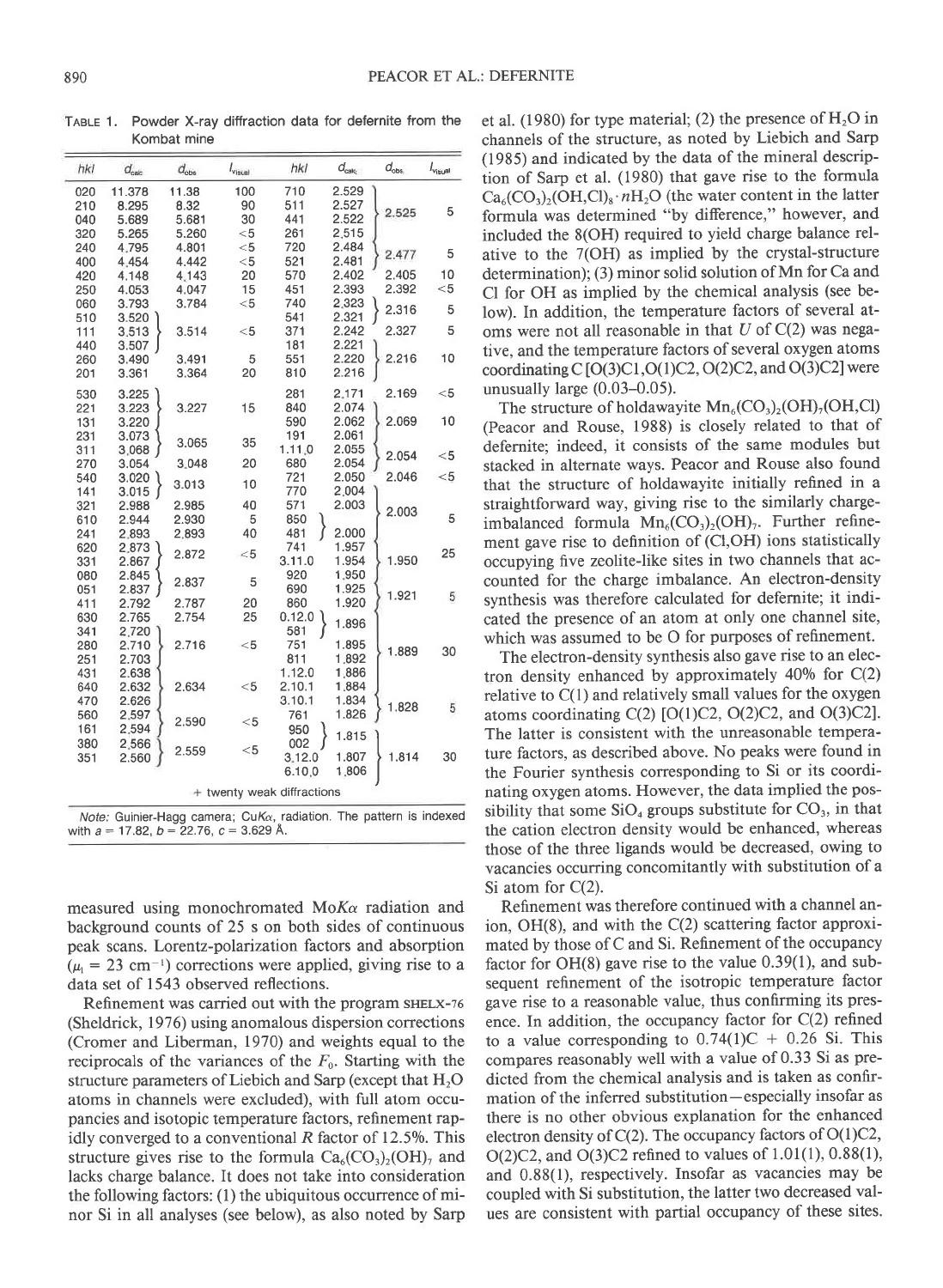TABLE 2. Atom coordinates and temperature factors ( $\times$  10<sup>4</sup>) for defernite

| Atom                                                                                                             | $\boldsymbol{x}$ | ÿ        | z             | $U_{11}$ | $U_{22}$ | $U_{33}$  | $U_{23}$    | $U_{13}$     | $U_{12}$  |
|------------------------------------------------------------------------------------------------------------------|------------------|----------|---------------|----------|----------|-----------|-------------|--------------|-----------|
| Ca(1)                                                                                                            | 7112(1)          | 826(1)   | $\frac{1}{4}$ | 165(10)  | 234(10)  | 123(12)   | $\mathbf 0$ | $\Omega$     | $-13(8)$  |
| Ca(2)                                                                                                            | 5322(1)          | 4276(1)  | $\frac{1}{4}$ | 174(10)  | 179(9)   | 112(11)   | 0           | 0            | $-19(8)$  |
| Ca(3)                                                                                                            | 3711(1)          | 1788(1)  | $\frac{1}{4}$ | 245(11)  | 174(9)   | 100(10)   | $\Omega$    | $\Omega$     | $-19(9)$  |
| Ca(4)                                                                                                            | 6214(1)          | 6586(1)  | $\frac{1}{4}$ | 172(10)  | 187(9)   | 106(10)   | $\Omega$    | 0            | $-5(9)$   |
| Ca(5)                                                                                                            | 7702(1)          | 9078(1)  | $\frac{1}{4}$ | 183(11)  | 226(10)  | 125(12)   | 0           | $\Omega$     | $-26(8)$  |
| Ca(6)                                                                                                            | 9748(1)          | 5756(1)  | $\frac{1}{4}$ | 156(10)  | 195(9)   | 130(11)   | 0           | 0            | $-1(8)$   |
| C(1)                                                                                                             | 3710(5)          | 4712(3)  | $\frac{1}{4}$ | 87(43)   | 212(45)  | 76(46)    | 0           |              | 89(40)    |
| C(2)                                                                                                             | 8685(3)          | 4689(2)  | $\frac{1}{4}$ | 89(28)   | 88(25)   | 334(39)   | 0           | 0            | 37(23)    |
| OH(1)                                                                                                            | 1532(3)          | 1113(3)  | $\frac{1}{4}$ | 105(34)  | 403(39)  | 230(50)   |             |              | O(29)     |
| OH(2)                                                                                                            | 7162(3)          | 8154(2)  | $\frac{1}{4}$ | 228(38)  | 297(35)  | 165(43)   | 0           | n            | $-39(31)$ |
| OH(3)                                                                                                            | 0889(3)          | 3840(2)  | $\frac{1}{4}$ | 255(38)  | 253(34)  | 95(41)    | 0           | 0            | 39(29)    |
| OH(4)                                                                                                            | 2509(4)          | 8573(2)  | $\frac{1}{4}$ | 171(36)  | 298(34)  | 132(40)   | 0           | $\Omega$     | $-43(28)$ |
| OH(5)                                                                                                            | 470(3)           | 6620(2)  | $\frac{1}{4}$ | 175(35)  | 233(32)  | 139(40)   | Ω           | 0            | $-7(28)$  |
| OH(6)                                                                                                            | 4021(4)          | 2790(2)  | $\frac{1}{4}$ | 342(41)  | 122(29)  | 113(39)   | 0           | $\Omega$     | 23(28)    |
| OH(7)                                                                                                            | 4957(3)          | 6310(2)  | $\frac{1}{4}$ | 180(36)  | 212(31)  | 96(41)    | ٥           | 0            | $-21(27)$ |
| O(1)C1                                                                                                           | 3811(4)          | 4141(2)  | $\frac{1}{4}$ | 394(40)  | 86(29)   | 167(37)   | 0           | 0            | $-10(29)$ |
| O(2)C1                                                                                                           | 4325(3)          | 5039(3)  | $\frac{1}{4}$ | 121(33)  | 279(34)  | 131(40)   | 0           | 0            | $-27(28)$ |
| O(3)C1                                                                                                           | 3059(4)          | 4931(3)  | $\frac{1}{4}$ | 181(39)  | 312(38)  | 573(65)   | 0           | $\Omega$     | $-27(31)$ |
| O(1)C2                                                                                                           | 9477(4)          | 4633(3)  | $\frac{1}{4}$ | 351(39)  | 318(33)  | 170(41)   | 0           | 0            | 116(29)   |
| O(2)C2                                                                                                           | 8220(4)          | 4227(3)  | $\frac{1}{4}$ | 111(35)  | 151(32)  | 643(65)   | 0           | $\mathbf{0}$ | 1(30)     |
| O(3)C2                                                                                                           | 8435(4)          | 5267(3)  | $\frac{1}{4}$ | 184(37)  | 189(33)  | 177(44)   | 0           | 0            | $-16(28)$ |
| OH(8)                                                                                                            | 3918(10)         | 7484(5)  | $\frac{1}{4}$ | 426(74)  | 7(43)    | 3496(267) | 0           | $\Omega$     | 24(45)    |
| OH(9)                                                                                                            | 3622(20)         | 7499(16) | 571(126)      | 338(102) |          |           |             |              |           |
| OH(10)                                                                                                           | 1294(64)         | 2514(34) | $\frac{1}{4}$ | 142(139) |          |           |             |              |           |
| OH(11)                                                                                                           | 810(19)          | 2415(12) | 935(106)      | 331(80)  |          |           |             |              |           |
| Note: Temperature factors are of the form $exp[-2\pi^2(U_{11}h^2a^{*2} + \cdots + 2U_{23}k/b^*c^*cos\alpha^*)].$ |                  |          |               |          |          |           |             |              |           |

The temperature factors of all atoms became reasonable following these adjustments.

The structure of holdawayite (Peacor and Rouse, 1988) contains five partially occupied channel anion sites that give rise to occupancy of the two kinds of channels. However, the single atom that had been located in the defernite structure [OH(8)] at this stage only provided partial occupancy of one of two channels. In addition, OH(8) did not correspond to either of the positions of the two oxygen channel atoms identified as corresponding to H<sub>2</sub>O by Liebich and Sarp (1985). Therefore, electron-density and difference electron-density syntheses were calculated in order to clarify the channel occupancies. Three peaks, labeled  $OH(9)$ ,  $OH(10)$ , and  $OH(11)$ , were located whose heights correspond to the levels of background fluctuations. Nevertheless, their positions and occupancies were refined, with temperature factors held constant at reasonable values ( $U = 0.2$ ), giving rise to occupancies of 0.12(1),  $0.08(1)$ , and  $0.16(1)$ , respectively. Refinement was concluded by varying all coordinates and temperature factors but with only isotropic temperature factors for OH(9),  $OH(10)$ , and  $OH(11)$  because of the low occupancies and high parameter uncertainties for these channel atoms. An attempt to determine the positions of the H atoms through a difference electron-density synthesis was unsuccessful.

The final  $R$  values are 7.5% (unweighted) and 5.2% (weighted). Final atom parameters are listed in Table 2. cation-anion distances in Table 3, and structure factors in Table 4.1

## **DISCUSSION**

The principal structural units have been described by Liebich and Sarp (1985) for defernite and by Peacor and Rouse (1988) for the closely related mineral holdawayite in relation to defernite and, therefore, will not be described further here. The results of this refinement are compatible with the principal features of the structure determined by Liebich and Sarp, but there are significant detailed differences. These relate to the chemical formula and result in reinterpretations of the chemistry, as described in this section.

TABLE 3. Cation-anion interatomic distances (Å) for defernite

| Ca(1)-OH(3)<br>$-2OH(4)$<br>$-O(3)C1$<br>$-2O(3)C2$<br>Avg.               | 2.308(6)<br>2.371(4)<br>2.412(8)<br>2.421(5)<br>2.384             | Ca(4)-OH(7)<br>$-OH(4)$<br>$-2OH(6)$<br>$-2O(1)C1$<br>Avg.               | 2.326(6)<br>2.336(8)<br>2.342(4)<br>2.456(4)<br>2.376             |  |  |  |
|---------------------------------------------------------------------------|-------------------------------------------------------------------|--------------------------------------------------------------------------|-------------------------------------------------------------------|--|--|--|
| Ca(2)-2OH(7)<br>$-OH(1)$<br>$-2O(2)C1$<br>$-O(2)C1$<br>$-O(1)C1$<br>Avg." | 2.306(4)<br>2.331(6)<br>2.474(5)<br>2.484(7)<br>2.710(8)<br>2.396 | Ca(5)-2OH(1)<br>$-OH(2)$<br>$-O(3)C1$<br>$-2O(2)C2$<br>Avg.              | 2.312(4)<br>2.313(6)<br>2,344(7)<br>2.471(5)<br>2.371             |  |  |  |
| $Ca(3)$ -OH $(6)$<br>$-2OH(5)$<br>$-2OH(2)$<br>$-O(2)C2$<br>Avg.          | 2.347(6)<br>2.360(4)<br>2.394(4)<br>2.470(8)<br>2.389             | Ca(6)–2OH(3)<br>$-OH(5)$<br>$-2O(1)C2$<br>$-O(3)C2$<br>$-O(1)C2$<br>Avg. | 2.330(4)<br>2.350(6)<br>2.446(5)<br>2.591(8)<br>2.601(8)<br>2.442 |  |  |  |
| $C(1) - O(3)C1$<br>$-O(1)C1$<br>$-O(2)C1$<br>Avg.                         | 1.263(11)<br>1.312(8)<br>1.325(10)<br>1.300                       | $C(2) - O(2) C2$<br>$-O(3)C2$<br>$-O(1)C2$<br>Avg.                       | 1.339(9)<br>1389(8)<br>1.417(9)<br>1.381                          |  |  |  |
| * Average excludes O(1)C1.                                                |                                                                   |                                                                          |                                                                   |  |  |  |

<sup>&</sup>lt;sup>1</sup> A copy of Table 4 may be ordered as Document AM-88-384 from the Business Office, Mineralogical Society of America, 1625 I Street, N.W., Suite 414, Washington, D.C. 20006, U.S.A. Please remit \$5.00 in advance for the microfiche.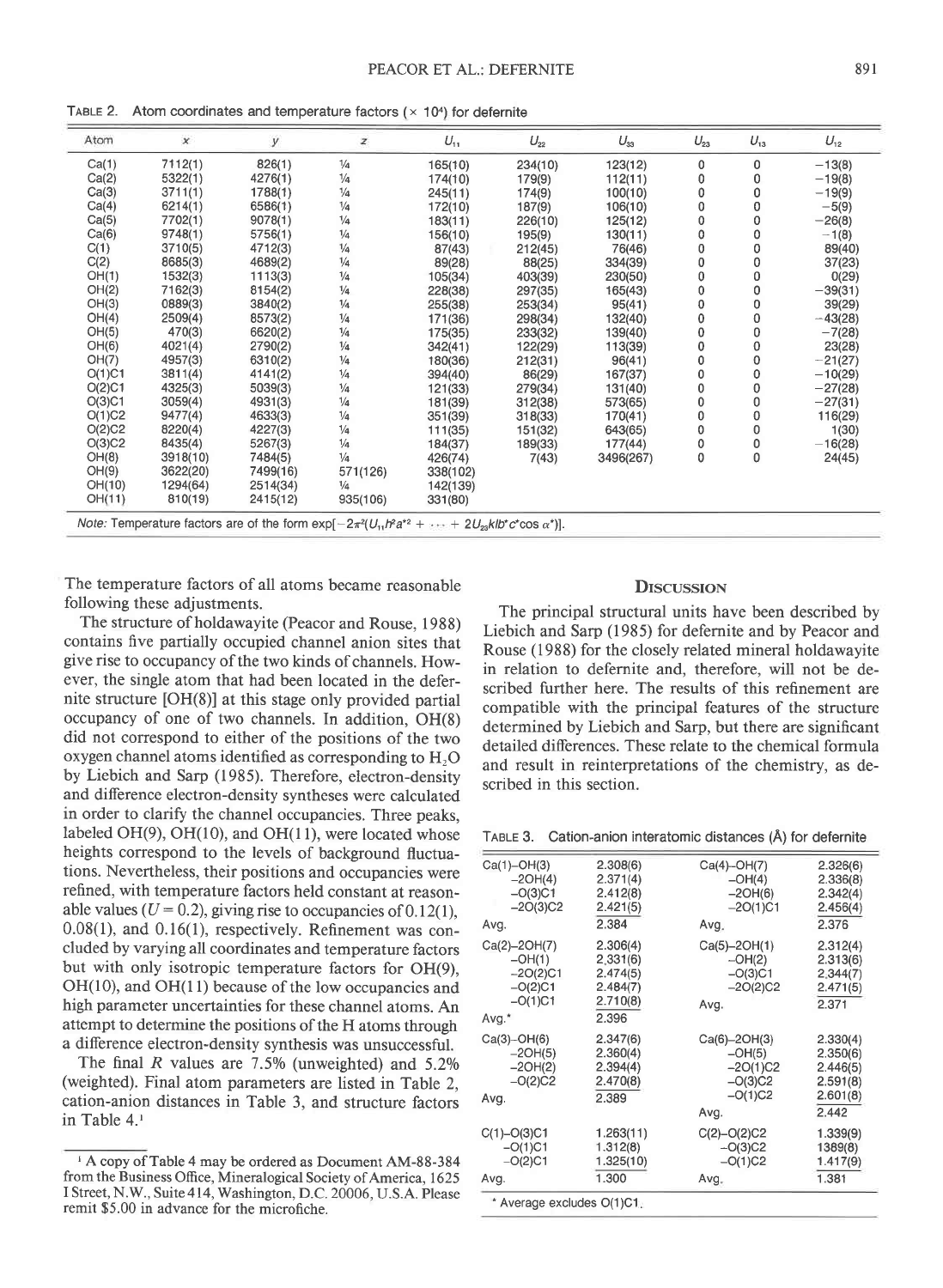## Si content

The ubiquitous presence of Si in electron-microprobe analyses of defernite from both the Kombat mine and the type locality occurs despite the very different parageneses. It might be argued that material from one locality contains homogeneously distributed grains of a calcium silicate with a size well below that for microprobe resolution. However, the Turkish type defernite occurs as a secondary alteration product of high-temperature calcsilicates, whereas that from the Kombat mine occurs as relatively large, primary, glassy subhedral grains intergrown primarily with hausmannite. In addition, the apparent presence of an atom substituting for  $C(2)$  that has an electron density and partial occupancy corresponding approximately to those predicted for Si is also highly suggestive of the presence of Si. As unlikely as such a substitution is, it is supported by apparent vacancies for two of the oxygen sites coordinating C(2). Refinement with no vacancies gives rise to unreasonable temperature factors only for these atoms.

An analogue to the unusual substitution of  $SiO<sub>4</sub>$  for CO, inferred for defernite is found in the apatite group. Young (1975) has reviewed substitution mechanisms in apatite. There are two mechanisms; in one, CO, groups substitute for  $PO_4$  groups, but such that the plane of the  $CO<sub>3</sub>$  groups is parallel to a face of a  $PO<sub>4</sub>$  group. Speer and Ribbe (1982) and Rouse and Dunn (1982) have reviewed the status of natural apatites that contain essential  $SiO<sub>4</sub>$ and  $SO_4$  in substitution for  $PO_4$ . It is thus clear that both  $CO<sub>3</sub>$  and  $SiO<sub>4</sub>$  groups can occur in solid solution in apatite, showing that such substitutions are not unreasonable. The evidence for Si substitution in defernite is still indirect and in part permissive. Nevertheless, we conclude that the data collectively suggest that some Si is essential to defernite.

#### Channel contents

Liebich and Sarp concluded that the two kinds of zeolite-like channels each contain  $H<sub>2</sub>O$  in one partially occupied site in each channel. This conclusion was in part based on the  $H<sub>2</sub>O$  content that was solely determined by difference and is therefore subject to reinterpretation. Indeed, molecular water is shown to be absent by the infrared analysis of this study. Because the channels are akin to those in zeolites, it was natural to assume that occupied sites correspond to  $H_2O$ , but OH could also be inferred for such sites. As noted above, the formula derived from the structure determination has an excess of positive charge, and Peacor and Rouse (1988) showed that the channel atoms in holdawayite are Cl, with some substitution of OH.

Occupancy factors for the four channel atoms were refined using oxygen form factors. The total occupancy summed over all four fractional occupancies corresponds to 5.6 oxygen atoms. By analogy with holdawayite, the 2.02 Cl per cell could therefore preferentially occupy the channel sites. Because Cl has approximately twice the scattering power of oxygen, the total observed scattering power is consistent with all of the Cl and some OH occupying such sites to provide charge balance for the remainder of the structure.

The standard errors for atom parameters of channel atoms are very high, especially for OH(9), OH(10) and  $OH(11)$ . This is at least in part due to the very low occupancies and perhaps in part to some positional disorder over these ill-defined channel sites. Lastly, although standard errors for OH(8) are relatively low, in agreement with the fact that it accounts for well over half of the electron density of the channels, its anisotropic temperature factor  $U_{33}$ , parallel to the channel axis, is very large (0.35  $\AA$ <sup>2</sup>), apparently as an expression of positional disorder in that direction. Despite the relatively large uncertainties in the parameters of the channel atoms, their presence is qualitatively consistent with their identification as (CI,OH) and their satisfaction of the charge imbalance for the remainder of the structure, as was true for holdawayite.

### Chemical formula

The analysis given by Sarp et al. (1980) for type defernite leads to the formula  $Ca_{24}(CO_3)_{6,49}(SiO_4)_{0,4}$ - $(OH)_{31,26}Cl_{2,01}$  7.99H<sub>2</sub>O when normalized to 24 Ca. The data for defernite from the Kombat mine lead to the composition  $(Ca_{23.59} Mn_{0.35} Mg_{0.04} Fe_{0.02})_{\Sigma 24} (CO_3)_{7.53} (SiO_4)_{1.22}$ - $(OH)_{25.94}Cl_{2.02}$ . The deficiency in C in defermite from both Iocalities is compatible with some substitution of Si. However, the Si excess exceeds the C deficiency in the latter case by 0.75 atoms, resulting in some uncertainty about the proposed substitution. The analysis for C in type defernite was by electron microprobe and is therefore of low accuracy.

The Cl is assumed to be ordered in channel sites as opposed to its possible substitution for OH coordinating Ca. Given no substitution of Si, the ideal formula  $Ca_6(CO_3)_2(OH, Cl)_8$ , Z = 4, requires 4 (Cl,OH) in channel sites per unit cell, or  $(Cl_{2,02}OH_{1,98})$ , given the observed Cl value. However, substitution of  $(SiO<sub>4</sub>)<sup>-4</sup>$  also contributes to balancing the overall charge of the framework,  $(Ca_6(CO_3)_2(OH)_7)^+$ , so that the substitution in channels of (CI,OH) is diminished in proportion to the substitution of  $SiO<sub>4</sub>$ .

Lastly, there is direct evidence for the absence of  $H_2O$ , as described above. The channel atoms identified by Liebich and Sarp (1980) as  $H_2O$ , are apparently (Cl,OH) as described here. On the basis of these collective relations, the formula of defernite is  $Ca_6(CO_3)_{2-x}(SiO_4)_x$ - $(OH)_{7}(Cl, OH)_{1-2x}$ , where  $x \le 0.5$ . In the case of type defernite,  $x = 0.1$ , whereas in defernite from the Kombat mine, the average measured value is 0.33. Although the maximum value for  $x$  has been observed to be approximately 0.3, its theoretical maximum is determined by a complete lack of (CI,OH) in channel sites. We emphasize that the formula is a theoretically derived one. Application to the observed chemical analysis shows that, for example, if the value of  $x$  is chosen as defined by the Si content,